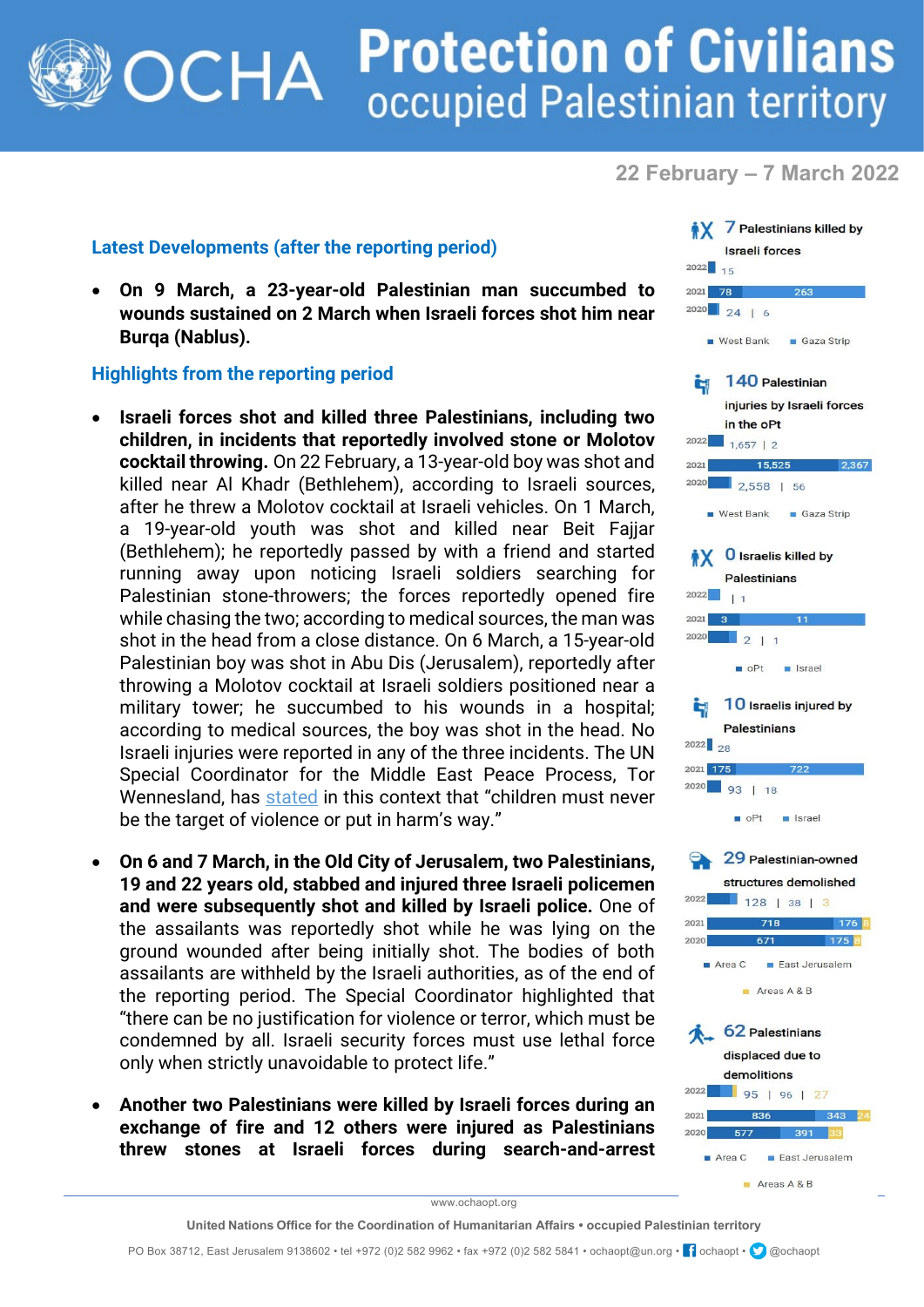**operations.** On 1 March, Israeli forces shot and killed two Palestinian men and injured another one in an exchange of fire that took place in the Jenin refugee camp; one of the fatalities is reportedly a member of an armed Palestinian group. Another twelve Palestinians were injured during five search-and-arrest operations in Jerusalem, Hebron, and Ramallah. In total, Israeli forces carried out 82 search-and-arrest operations and arrested 183 Palestinians.

- **Israeli forces blocked the main entrances to five Palestinian villages, disrupting the access of tens of thousands to livelihoods and services.** On 22 February, for the second time in a week, the main entrance to Al Lubban ash Sharqiya village (Nablus) was blocked for vehicular traffic for several hours, during a protest organized by Israeli settlers against Palestinian stonethrowing. During the closure, some Palestinians threw stones at Israeli forces, who shot teargas canisters. Six school students were treated for teargas inhalation. Also, the entrances to Burqa (Nablus), Silat adh Dhahr and Al Jalama (both in Jenin) and Sinjil (Ramallah) were blocked for vehicular traffic and remained closed through the end of the reporting period, forcing residents to rely on long detours; the closures are presumably linked to Palestinian stone-throwing at Israeli settler vehicles.
- **Overall, 140 Palestinians, including 20 children, were injured by Israeli forces across the West Bank.** Almost half of the injuries (63) were recorded near Beita and Beit Dajan (both in Nablus), Kafr Qaddum (Qalqiliya), the Sheikh Jarrah neighborhood of East Jerusalem, and in the H2 area of Hebron city, in demonstrations against settlements and in solidarity with families at risk of forced eviction. In Burqa (Nablus), Kafr ad Dik (Salfit) villages, and in Hebron city, 23 people were injured in clashes with Israeli forces, following the entry of Israeli settlers into these Palestinian areas. Another 38 Palestinians, including an infant and a deaf girl, and four Israeli policemen, were injured on 28 February in and around the Old City of Jerusalem during clashes, as Israeli forces intensified their presence during the celebration of an Islamic holiday; at least 20 Palestinians were arrested. In the H2 area of Hebron city, Palestinian students reportedly threw stones at Israeli forces and the latter shot tear gas canisters at a nearby school compound; three teachers were treated for tear gas inhalation. Additional thirteen injuries were reported in stonethrowing incidents and search and arrest operations (see above). Of all Palestinian injuries, seven were by live ammunition, 75 by rubber bullets, and most of the remainder were treated for inhaling teargas.
- **On 7 March, Israeli forces demolished on punitive grounds two residences in Silat al Harthiya (Jenin), displacing 12 people,**

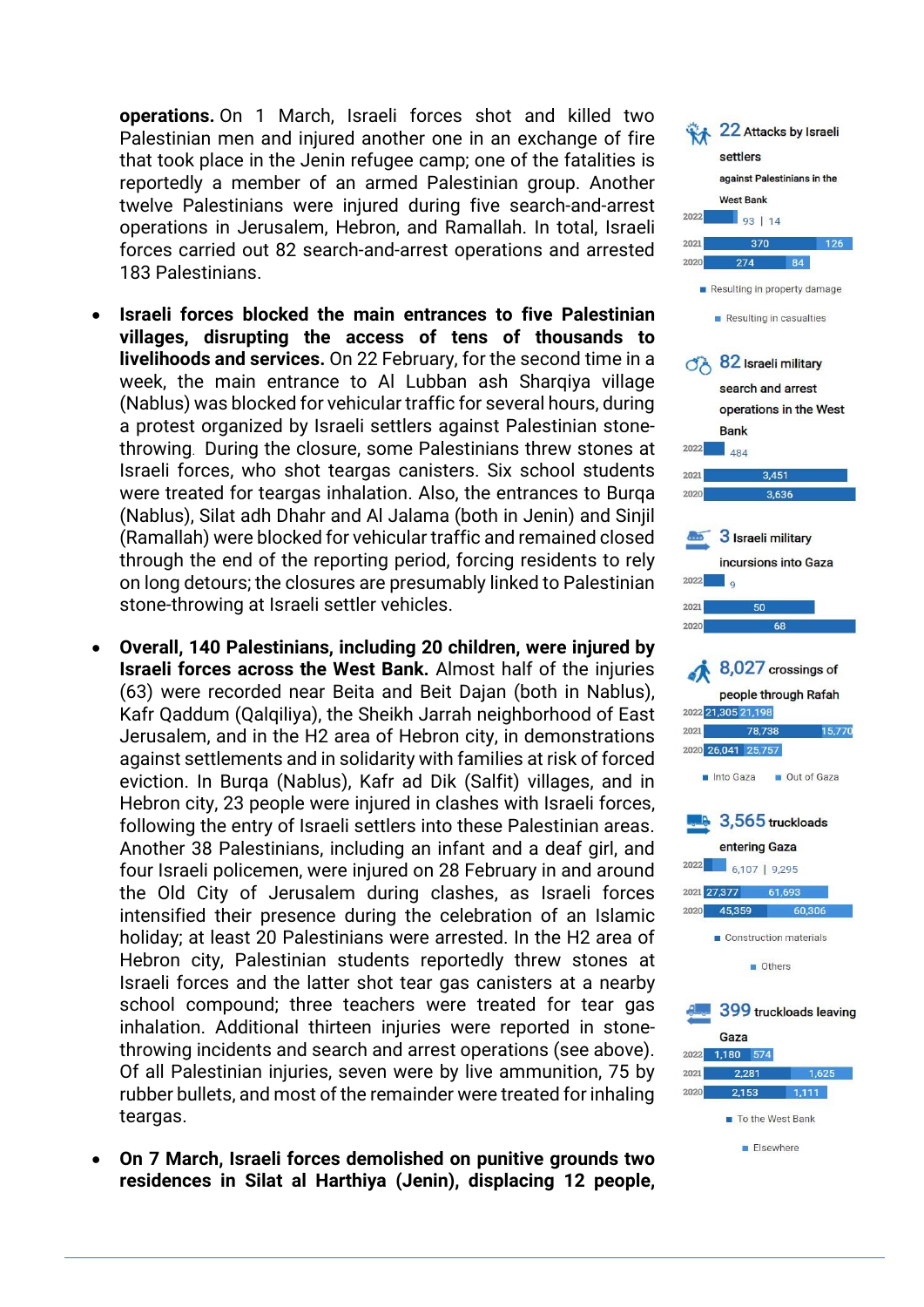**including six children.** The targeted structures were home to the families of two Palestinians prosecuted for killing an Israeli settler on 16 December 2021. The demolitions triggered clashes between Israeli forces and Palestinian residents, during which, a Palestinian man hit with his vehicle and injured two Israeli soldiers, and was subsequently arrested. Another home was demolished in the same village in connection with the same incident on 14 February, displacing 15 people; during ensuing clashes, Israeli forces shot and killed a 17-year-old boy.

- **Additionally, the Israeli authorities demolished, confiscated, or forced owners to demolish 27 Palestinian homes and other structures in Area C and East Jerusalem, citing the lack of Israeli-issued building permits.** As a result, 50 people were displaced, including 22 children, and the livelihoods of more than 140 others were affected. Sixteen of the structures, including one which had been provided as humanitarian assistance, were in Area C, and eleven in East Jerusalem.
- **On 1 March, the Israeli Supreme Court canceled the eviction orders that had been pending against seven Palestinian families, comprising 28 people, including nine children, in the Sheikh Jarrah neighborhood of East Jerusalem.** The court confirmed the families' status as protected tenants until the land ownership is established. Overall, about 200 additional families in East Jerusalem are at risk of forced eviction in the context of court cases filed by settler organizations.
- **Israeli settlers injured two Palestinians, and people known or believed to be Israeli settlers damaged Palestinian property in 20 instances.** The injuries occurred in two separate incidents, when settlers physically assaulted Palestinians grazing livestock near Al Jwaya (Hebron) and Kisan (Bethlehem). In four incidents, about 480 Palestinian-owned trees and saplings were uprooted or vandalized near Israeli settlements next to Deir Jarir (Ramallah), Kafr ad Dik (Salfit) and Al Jwaya (Hebron). In Iskaka (Salfit), the tires of eleven Palestinian-owned cars were punctured and graffiti was painted on the walls of three houses, reportedly by settlers from Ariel. Four additional incidents were recorded in Salfit, Hebron and Ramallah, including breaking into a house and farmland, stealing agricultural equipment, and damaging a water well.
- **People known or believed to be Palestinians injured three Israeli settlers and damaged multiple Israeli vehicles.** On 3 March, an Israeli was stabbed and injured in Hizma town (Jerusalem), reportedly while shopping. Israeli forces conducted a search-and-